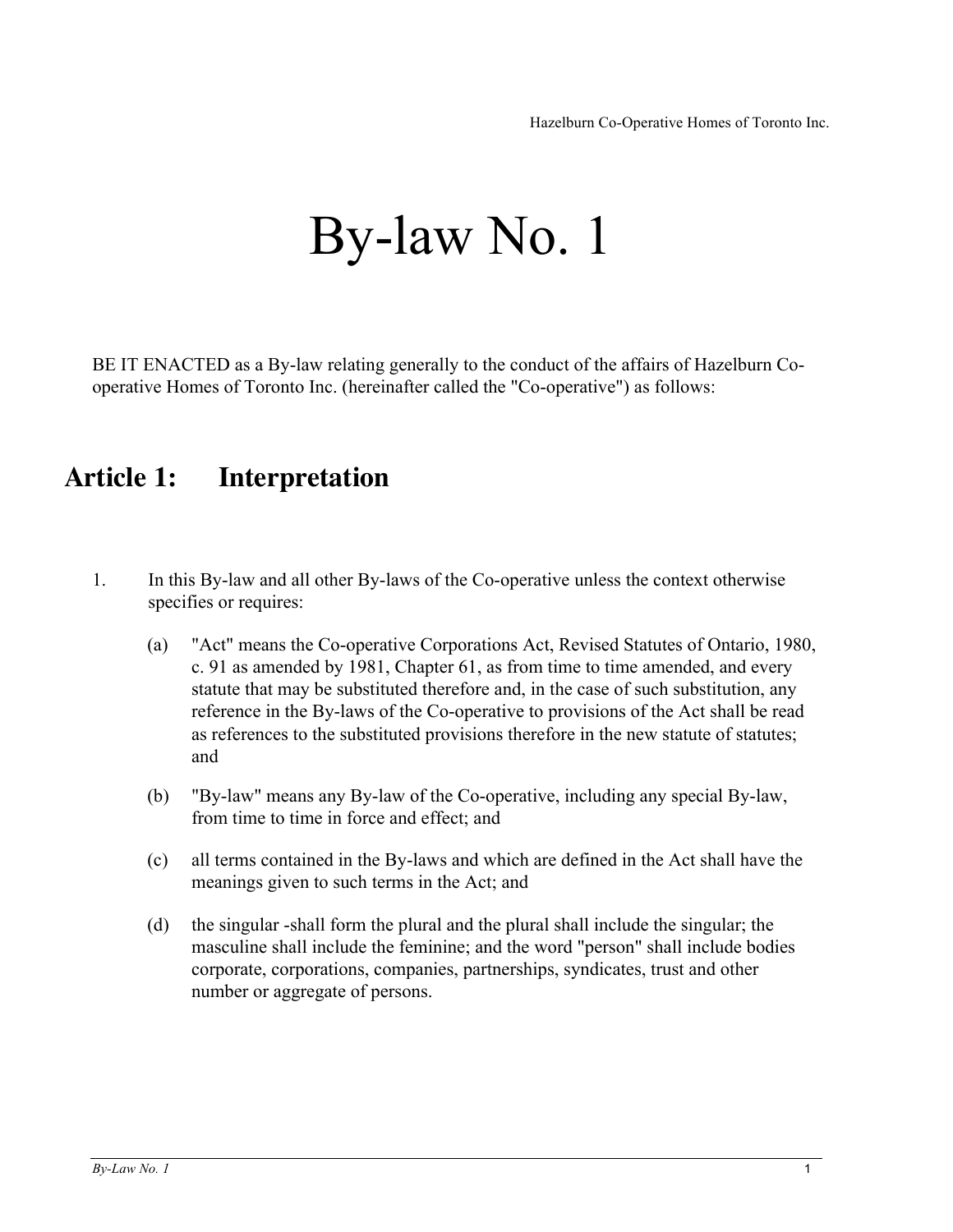# **Article 2: General**

1. The head office and chief place of business of the Co-operative shall be located at 178 Jarvis Street in the City of Toronto, Municipality of Metropolitan Toronto in the Province of Ontario.

The seal of the Co-operative shall be inscribed thereon the words Hazelburn Co-operative Homes of Toronto Inc. and the seal impressed in the margin of these By-laws is hereby adopted as the seal of Hazelburn Co-operative Homes of Toronto Inc.

# **Article 3: Membership**

### **3.1 Qualifications**

Membership in the Co-operative shall consist of all persons who are from time to time accepted as members in the manner hereinafter prescribed and whose membership has not been terminated by expulsion or withdrawal. Subject to the approval of the directors, membership shall be open to all who are in agreement with the aims and objects of the Co-operative. Members other than corporate members must occupy a unit within the Cooperative.

# **3.2 Application**

Application for membership shall be made in writing on the forms provided. There will be a non-refundable application fee of \$20.00 per adult. Applicants shall be at least 16 years of age. Applicants shall be approved for membership by the Board of Directors of the Co-operative. There shall be at least one member in each unit.

# **3.3 Repealed – October 15, 2014**

# **3.4 Refusal to Accept Application**

The directors may refuse to accept any application for membership.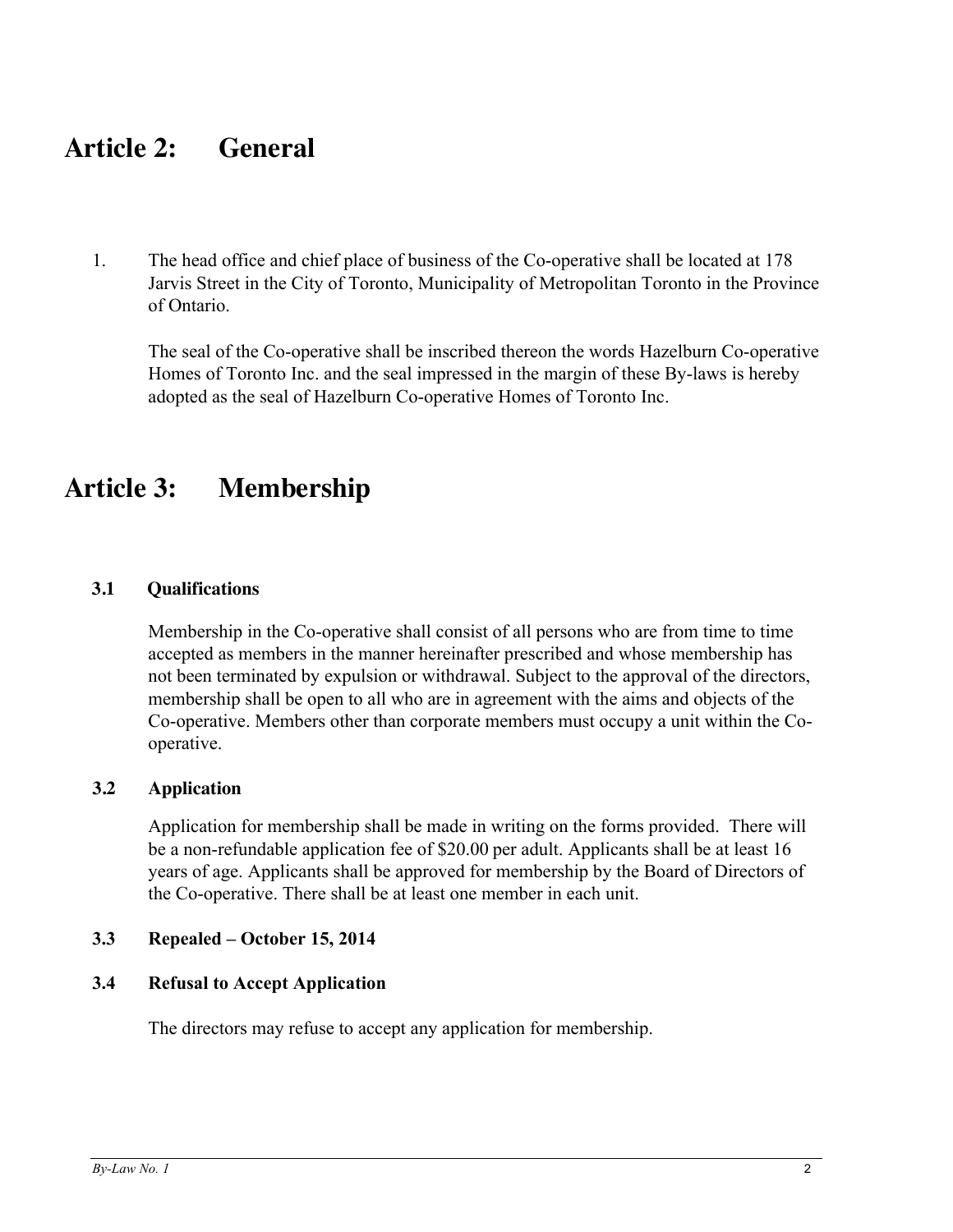# **3.5 Member Loans to Co-operative**

The directors may from time to time provide that each applicant for membership in the Co-operative shall make a loan to the Co-operative of such an amount and upon such terms and conditions as the directors prescribe.

# **3.6 Repealed – October 15, 2014**

# **3.7 Repealed – October 15, 2014**

# **3.8 Suspension**

A member shall be suspended if the member defaults under the Occupancy Agreement that the member has executed with the Co-operative. All voting rights and other rights of the member are suspended automatically if the member is suspended. The suspension shall commence on receipt by the member of written notice of his suspension by the Board. The suspension ceases to exist when the default ceases to exist. Any consideration of suspension by the Board of Directors shall be carried out in the same manner as Termination of Occupancy Rights as outlined in ARTICLE XIV of this By-law.

# **3.9 Repealed – October 15, 2014**

# **3.10 Majority Occupancy by Members**

Notwithstanding any other provision of this By-law a majority of the housing units owned or leased by the Co-operative at any time shall be occupied by the members of the Co-operative and their families.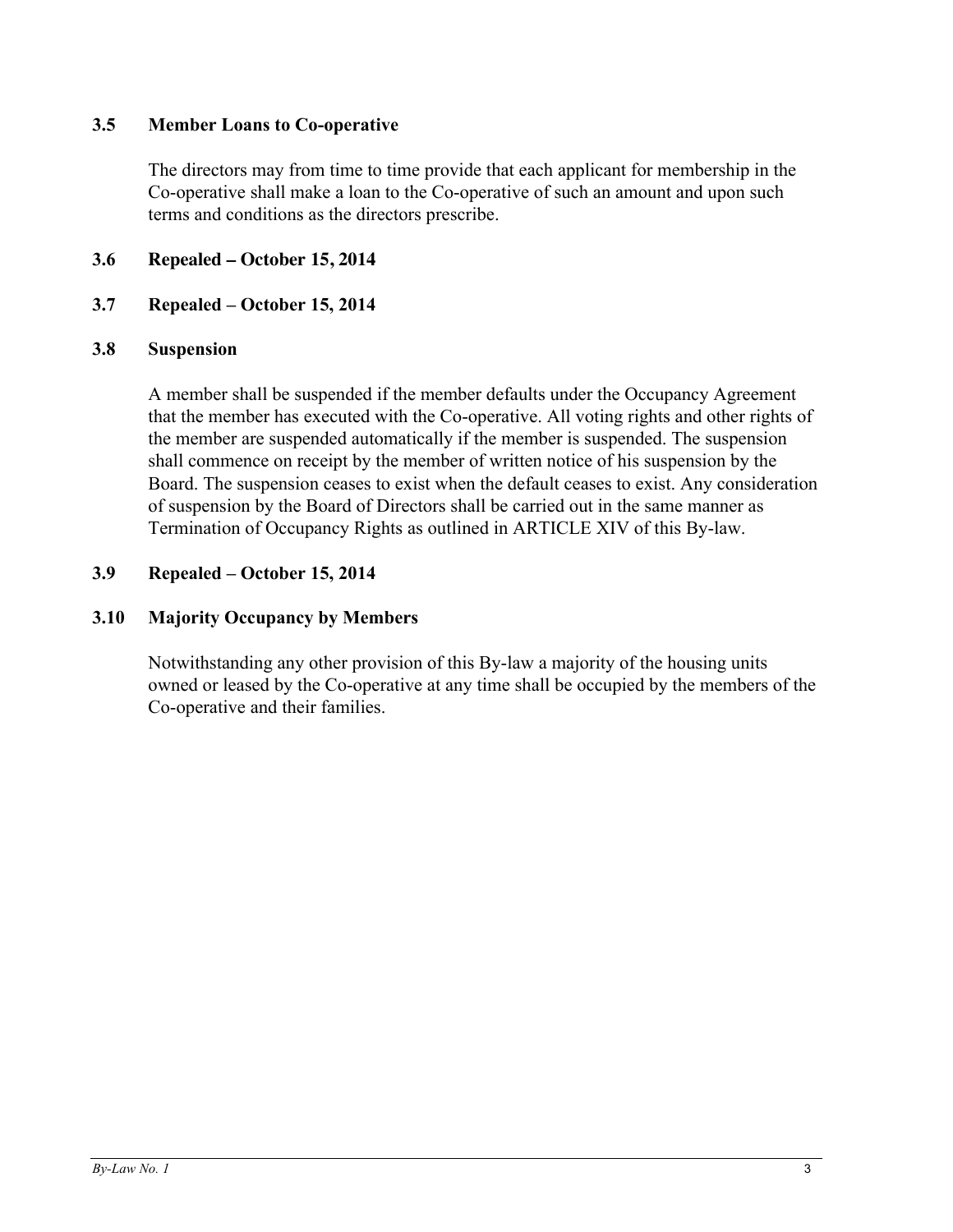# **Article 4: Meetings**

### **4.1 Meetings**

Meetings shall be conducted in accordance with the By-laws and where applicable Sections 74 to 84 of the Act.

# **4.2 Place**

Meetings of the members shall be held at the place where the Co-operative is located or other place in Ontario designated by the directors.

#### **4.3 Notice**

Notice shall be given to each person who is entitled to notice of meetings and who on the record date for notice appears on the records of the Co-operative as a member by sending the notice by hand delivery prepaid mail at least ten (10) days prior to the date of the meeting.

#### **4.4 Quorum**

At every annual or other meeting of the members, twenty per cent (20%) of the members or twenty-five (25) members, whichever is the lesser, present in person shall be necessary to constitute a quorum for the transaction of business. If a quorum is not present within thirty (30) minutes of the time for which the meeting is called the meeting is dissolved.

### **4.5 Chairperson**

The president, or any director or officer shall preside as chairperson at a meeting of the members but if at a meeting none of them is present within fifteen (15) minutes after the time appointed for the holding of the meeting, the members present shall choose a person from their number to be the chairperson.

### **4.6 Voting**

A member of the Co-operative has only one vote. No member of the Co-operative shall vote by proxy with the exception of a corporate member who may appoint one of its directors or officers to attend and vote its one vote on its behalf. All questions proposed for the consideration of the members at a meeting shall be determined by a majority of votes cast, and the chairperson presiding at the meeting shall only vote in the case of an equality of votes.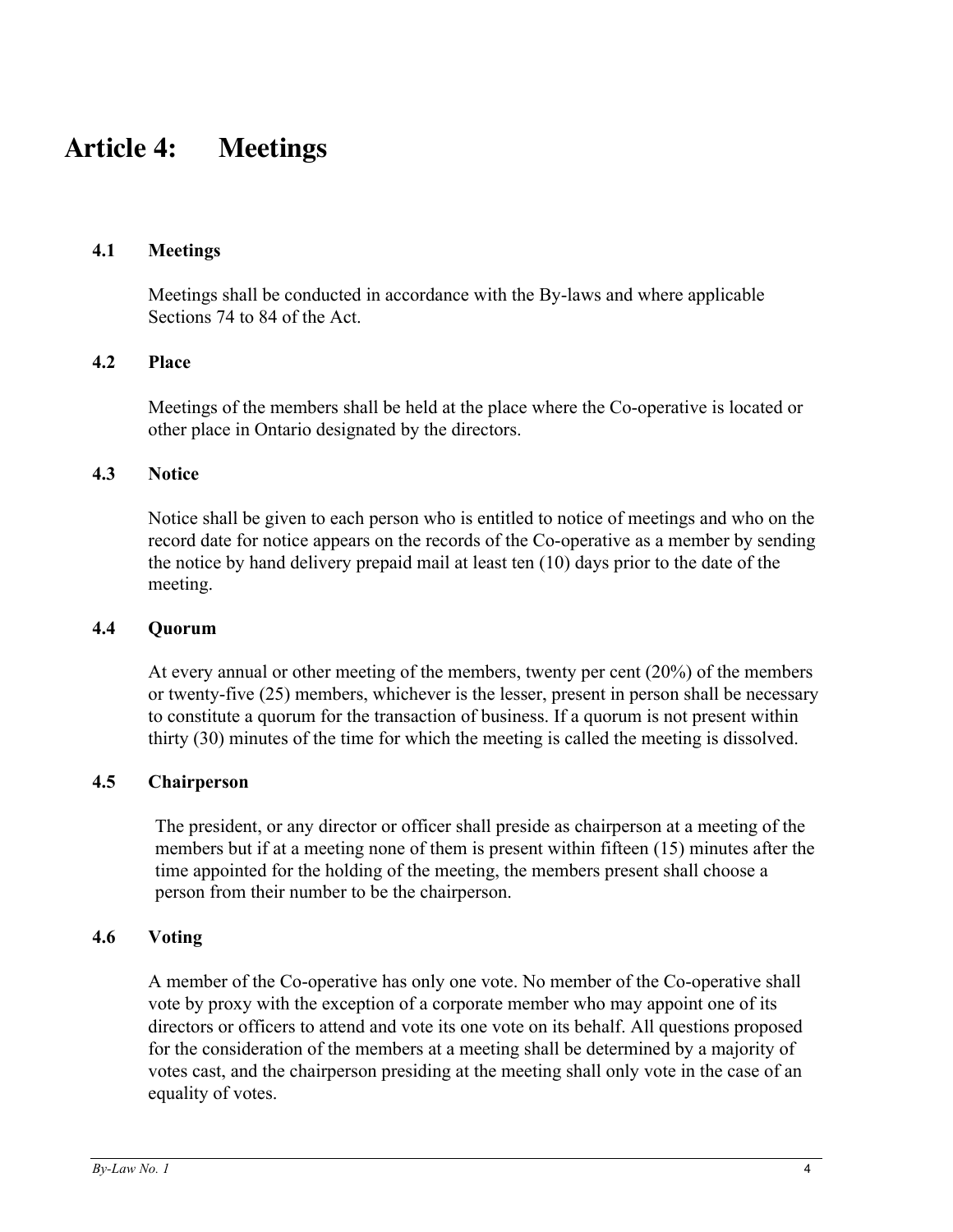# **4.7 Calling of Meeting**

- (a) By Directors: The Co-operative shall hold an annual meeting of its members in accordance with the provisions of Section 77 of the Act, but the directors may at any time call a general meeting of the members for the transaction of any business, the general nature of which is to be specified in the notice calling the meeting.
- (b) By Requisition: Five per cent (5%) of the members of the Co-operative may requisition the directors to call a general meeting of the members for any purpose that is connected with the affairs of the Co-operative. Upon deposit of a requisition stating the general nature of the business to be presented at the meeting and signed by the requisitionists may call the meeting within sixty (60) days from the date of the deposit of the requisition. All matters concerning requisitioned meetings are to be carried out pursuant to Section 77 of the Act.

# **4.8 Record Date for Notice**

The record date for the determination of members entitled to notice of any meeting of members shall be 5:00 p.m. on the day next preceding the date on which notice is given or sent.

### **4.9 Record Date for Voting**

The record date for the determination of the members entitled to vote at any meeting of members shall be forty-eight (48) hours (excluding Saturdays and holidays) before the date of the meeting.

#### **4.10 Non-receipt of Notice**

When notice is given to members generally the accidental omission to give notice to any member thereof shall not invalidate any resolution passed or any proceeding s taken at such meeting.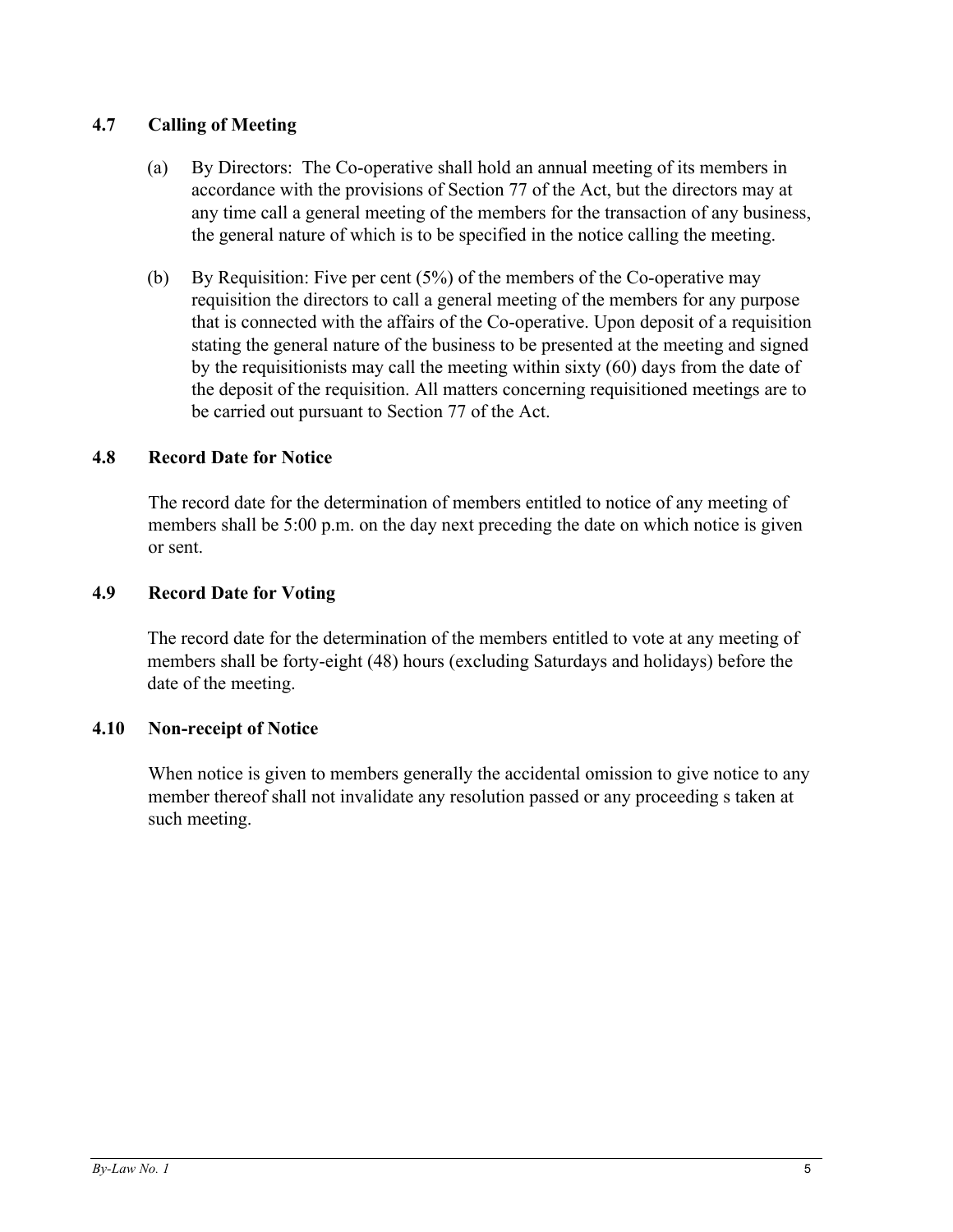# **Article 5: Directors**

# **5.1 Management of the Co-operative**

The affairs of the Co-operative shall be managed by a Board of Directors consisting of seven (7) directors of whom all shall be a member of the Co-operative.

### **5.2 Executive Committee**

The directors may by resolution entered upon the minutes of the Co-operative, (a) elect form among their number an Executive Committee consisting of not less than three (3) and, (b) delegate to the Executive Committee any powers of the Board of Directors, subject to the restrictions, if any, imposed from time to time by the said board.

### **5.3 Qualifications**

No person shall be a director of the Co-operative:

- (a) If he is under 18 years of age; or
- (b) If he is an undischarged bankrupt or mentally incompetent person; or
- (c) If he is not a member of the Co-operative; or
- (d) If he is in default under the Occupancy Agreement between the Co-operative and himself.

# **5.4 Term of Office**

At the first election after occupancy, four (4) directors shall be elected to serve for a two (2) year term, and three (3) directors shall be elected to serve for a one (1) year term. At succeeding annual membership meetings, three (3) Board Members and then four (4) Board Members of the Board shall be elected in alternative years. Each directors so elected shall serve for two (2) years, or until his successor is elected or appointed.

# **5.5 Vacation of Office**

The office of a director shall ipso facto be vacated:

(a) If he becomes bankrupt or suspends payment of his debts generally or compounds with his creditors or makes an authorized assignment or is declared insolvent; or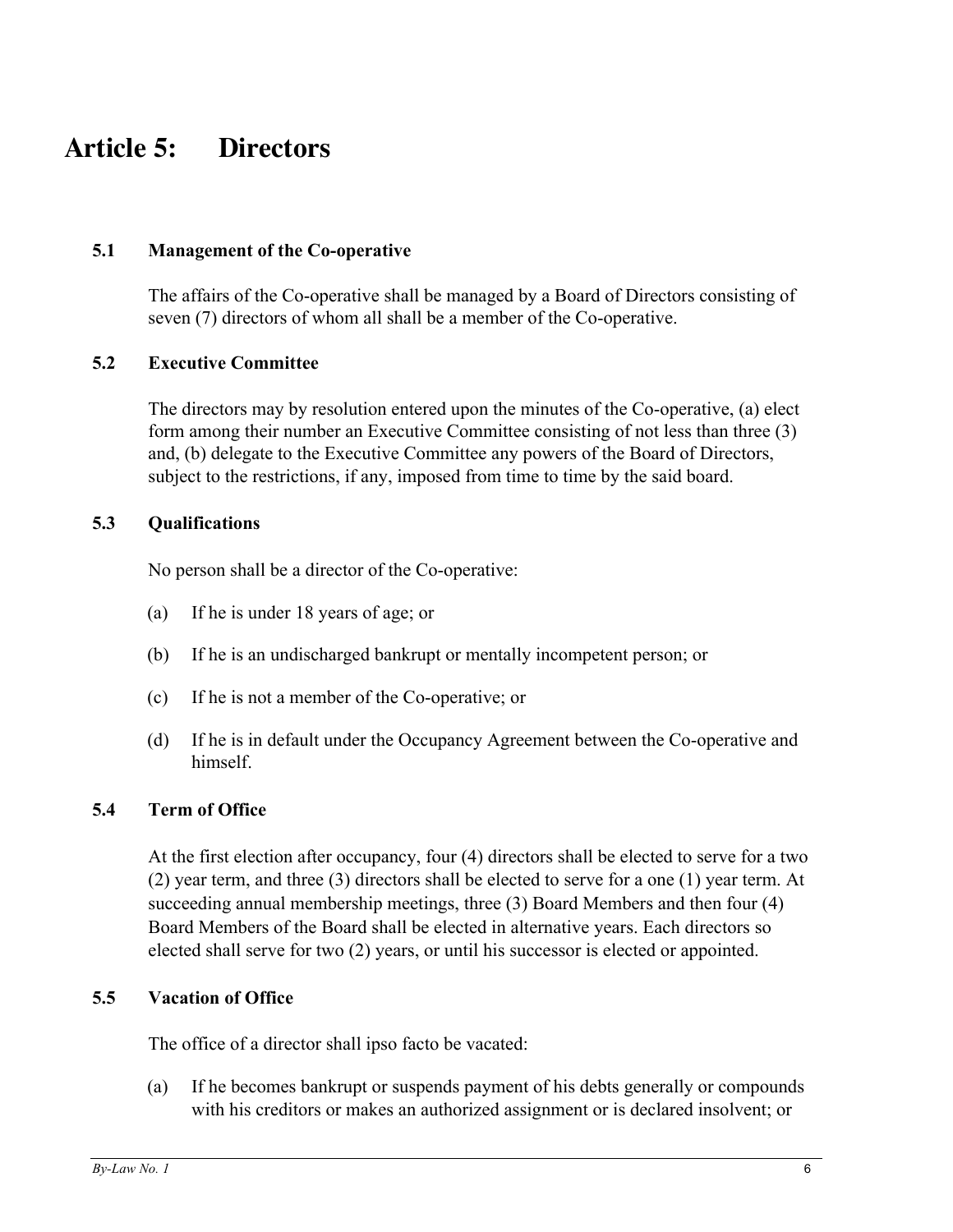- (b) If he incurs an indebtedness to the Co-operative which he refuses to pay; or
- (c) If he defaults under the Occupancy Agreement or any other contractual agreement with the Co-operative; or
- (d) If he is absent without leave of the directors from three (3) consecutive regular meetings of the Board of Directors; or
- (e) If by notice in writing to the Co-operative he resigns his office

# **5.6 Balloting**

Elections shall be by ballot. Any ballot which contains the names of more or less than the number required to be elected shall be void.

### **5.7 Election and Removal**

The directors of the Co-operative shall be elected at each annual meeting. The members of the Co-operative may, by resolution passed by a majority of the votes cast at a general meeting duly called for that purpose, remove any director before the expiration of his term of office and may by a majority of the votes cast at that meeting elect any person in his stead for the remainder of his term.

#### **5.8 Remuneration**

The directors of the Co-operative shall serve without remuneration but may be paid any necessary expenses incurred by them about the business of the Co-operative. The Board may also by resolution award special services on behalf of the Co-operative other than the routine work ordinarily required of a director of the Co-operative. No payment shall, however, be made to the directors pursuant to these provisions until the members have given their approval at the annual meeting or at any other meeting of the members called therefore. The directors shall also be entitled to be paid their travelling or other expenses properly incurred by them in connection with the business of the Co-operative.

There shall be no remuneration of travelling expenses with respect to any meeting of the Board of Directors or of the Executive Committee held more than one hundred (100) kilometres from the head office of the Co-operative.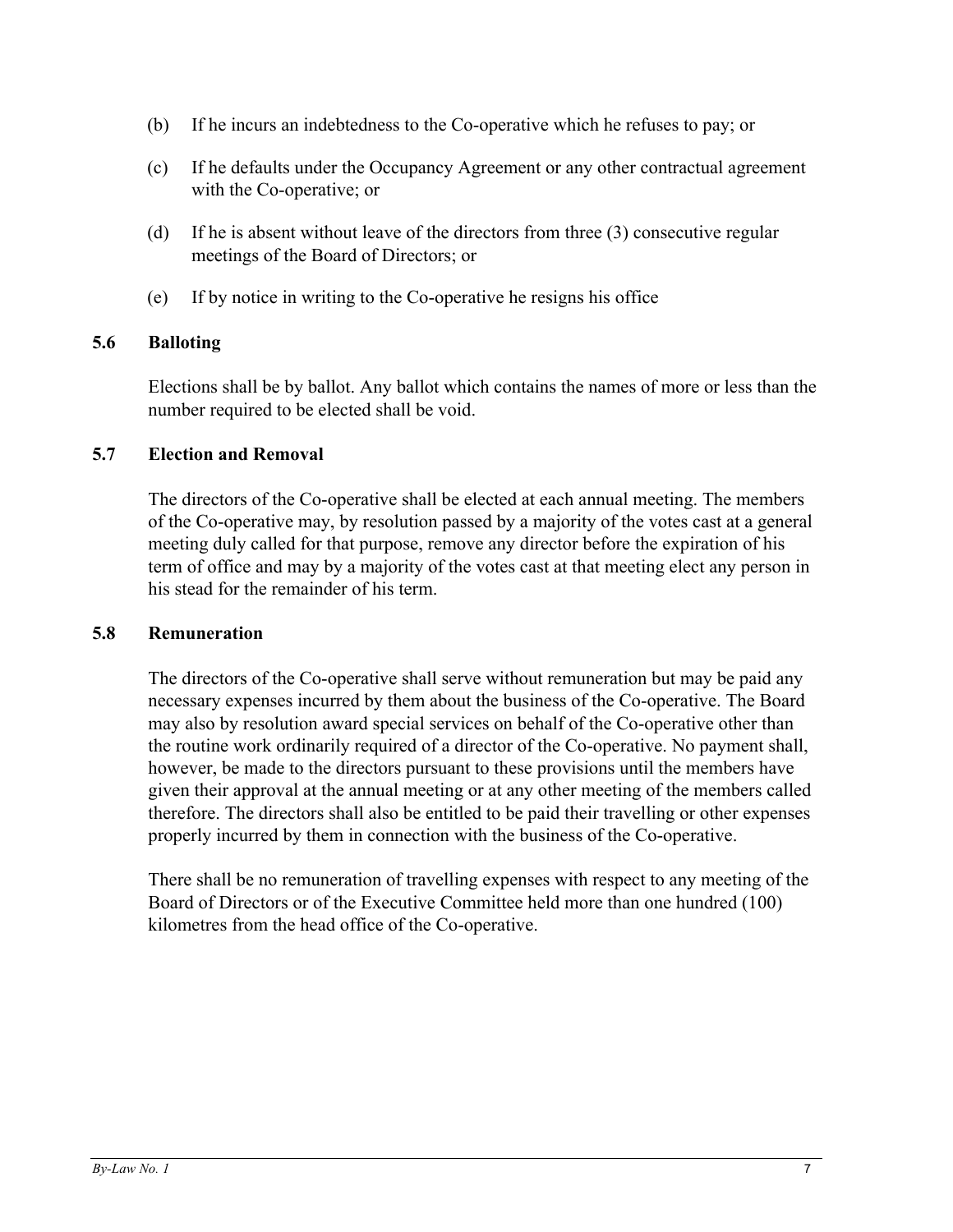# **5.9 Place of Meeting**

Meetings of the Board of Directors and of the Executive Committee (if any) of the Board of Directors may be held at any place within or outside Ontario, but within any financial year of the Co-operative a majority of the meetings of the Board of Directors and of the Executive Committee shall be held at a place in Ontario. Meetings of the Board of Directors shall be held at such time and on such day as the president or vice-president or any two directors may determine, and the secretary shall call meetings when directed or authorized by the president or by a vice-president or by any two (2) directors. Notice of every meeting so called shall be given to each director not less than forty-eight (48) hours before the time when the meeting is to be held, save that no notice of a meeting shall be necessary if all the directors are present or if those absent waive notice of such meeting.

For the first meeting of the Board of Directors to be held immediately following the election of the directors by the members or for a meeting of the Board of Directors at which a director is appointed to fill a vacancy in the Board, no notice of such meeting shall be necessary to the newly elected or appointed director or directors in order legally to constitute the meeting, provided that a quorum of the directors is present.

# **5.10 Quorum**

A majority or the directors shall form a quorum for the transaction of business. Questions arising at any meetings of the Board of Directors shall be decided by a majority of the votes. The chairperson of the meeting shall only vote in the case of an equality of votes.

# **5.11 For the Protection of Directors and Officers**

Subject to the provisions of Section 98 of the Act, no director shall be disqualified by his office from contracting with the Co-operative nor shall any contract or arrangement entered into by or on behalf of the Co-operative with any director or in which any director is in any way interested be liable to account to the Co-operative for any profit realized by any such contract or arrangement by reason of such director holding that office or of the fiduciary relationship thereby established.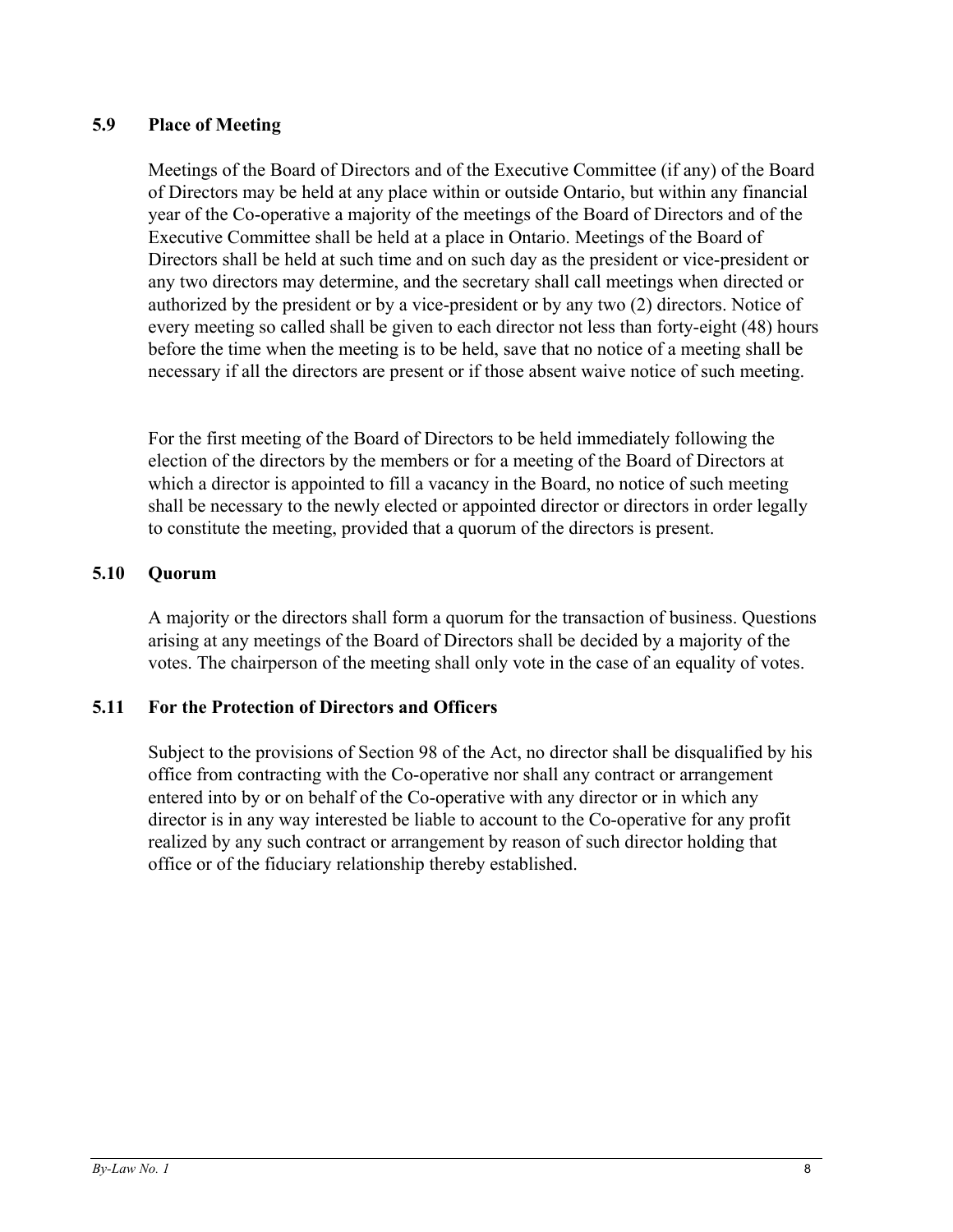# **5.12 Liability**

Except as otherwise provided in the Act, no director or officer of the Co-operative shall be liable for:

- (a) the acts, receipts, neglects or defaults of any other director or officer or employee; or
- (b) joining in any receipt or act for conformity; or
- (c) any loss, damage or expense happening to the Co-operative; or
- (d) the insufficiency or deficiency of title to any property acquired by the Co-operative or on behalf of the Co-operative; or
- (e) the insufficiency or deficiency of any security in or upon which any of the monies of or belonging to the Co-operative shall be placed out or invested; or
- (f) any loss or damage arising from the bankruptcy, insolvency or tortuous act of any person, firm or corporation; or
- (g) any loss, conversion, misapplication or misappropriation of or any damage resulting from any dealings with any monies, securities or other assets belonging to the Cooperative; or
- (h) any other loss, damage or misfortune which may happen in the execution of the duties of his respective office or trust or in relation thereto; unless the same shall happen by or through his failure to act honestly, in good faith and in the best interest of the Co-operative and in connection therewith to exercise the degree of care, diligence and skill that a reasonably prudent person would exercise in comparable circumstances.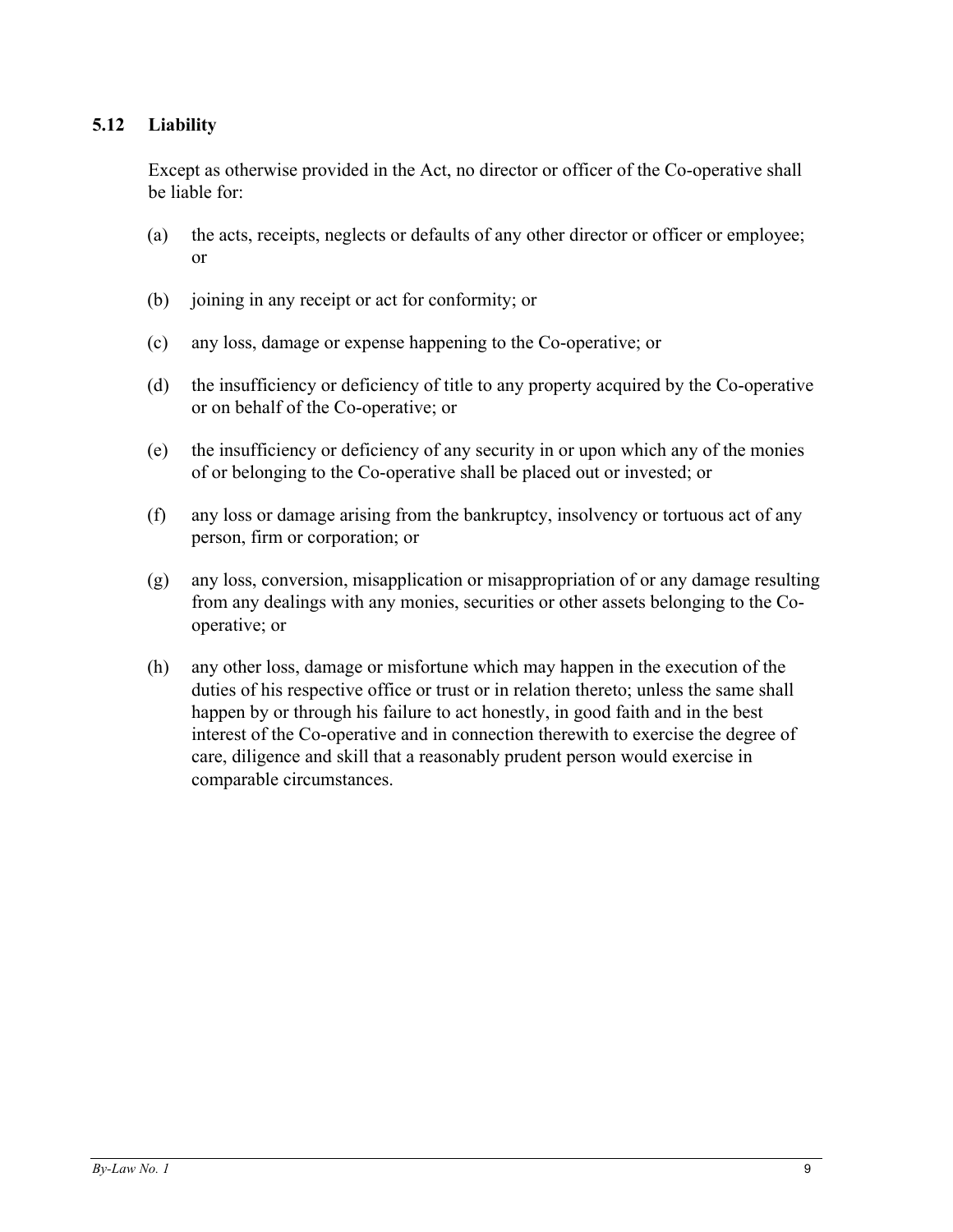# **5.13 Indemnity**

Every director and officer of the Co-operative and his heirs, executors, administrators and other legal personal representative, shall from time to time be indemnified and saved harmless by the Co-operative from and against:;

- (a) any liability and all costs, charges and expenses that he sustains or incurs in respect of any actions, suit or proceedings that is proposed or commenced against him for or in respect of anything done or permitted by him in respect of the execution of the duties of his office; and
- (b) all other costs, charges and expenses that he sustains or incurs in respect of the affairs of the Co-operative;

with the exceptions that no director or officer of the Co-operative shall be indemnified by the Co-operative in respect of any liability, cost, charges or expense that he sustains or incurs in or about any action, suit or proceeding as a result of which he is adjudged to be in breach of any duty or responsibility imposed upon him under the Act or under any other statute unless, in an action brought against him in his capacity as a director or officer, he achieved complete or substantial success as the defendant.

# **5.14 For the Protection of Others**

Except as otherwise required by paragraph 15 and subject to the exceptions in paragraph 13 the Co-operative may from time to time indemnify and save harmless any person who was or is a party or is threatened to be made a party to any threatened, pending or completed actions, suit or proceeding, whether civil, criminal, administrative or investigative (other than an action by or in the right of the Co-operative) by reason of the fact that he is or was an employee or agent of the Co-operative or is or was serving at the request of the Co-operative as a director, officer, employee, agent of or participant in another corporation, partnership, joint venture, trust or other enterprises, against expenses (including legal fees), judgments, fines and amount actually and reasonably incurred by him in connection with such action, suit or proceeding if he acted in good faith and in a manner he reasonably believed to be in or not opposed to the best interest of the Cooperative, and with respect to any criminal action or proceedings, had no reasonable cause to believe his conduct was unlawful. The termination of any action, suit or proceeding by judgment, order, settlement, or conviction, shall not, of itself, create a presumption that the person acting or proceeding, had reasonable cause to believe that his conduct was unlawful.

# **5.15 Successful Defense**

To the extent that a person who is or was an employee or agent of the Co-operative has achieved complete or substantial success as a defendant in any action, suit or proceeding referred to in paragraph 14, he shall be indemnified against all costs, charges and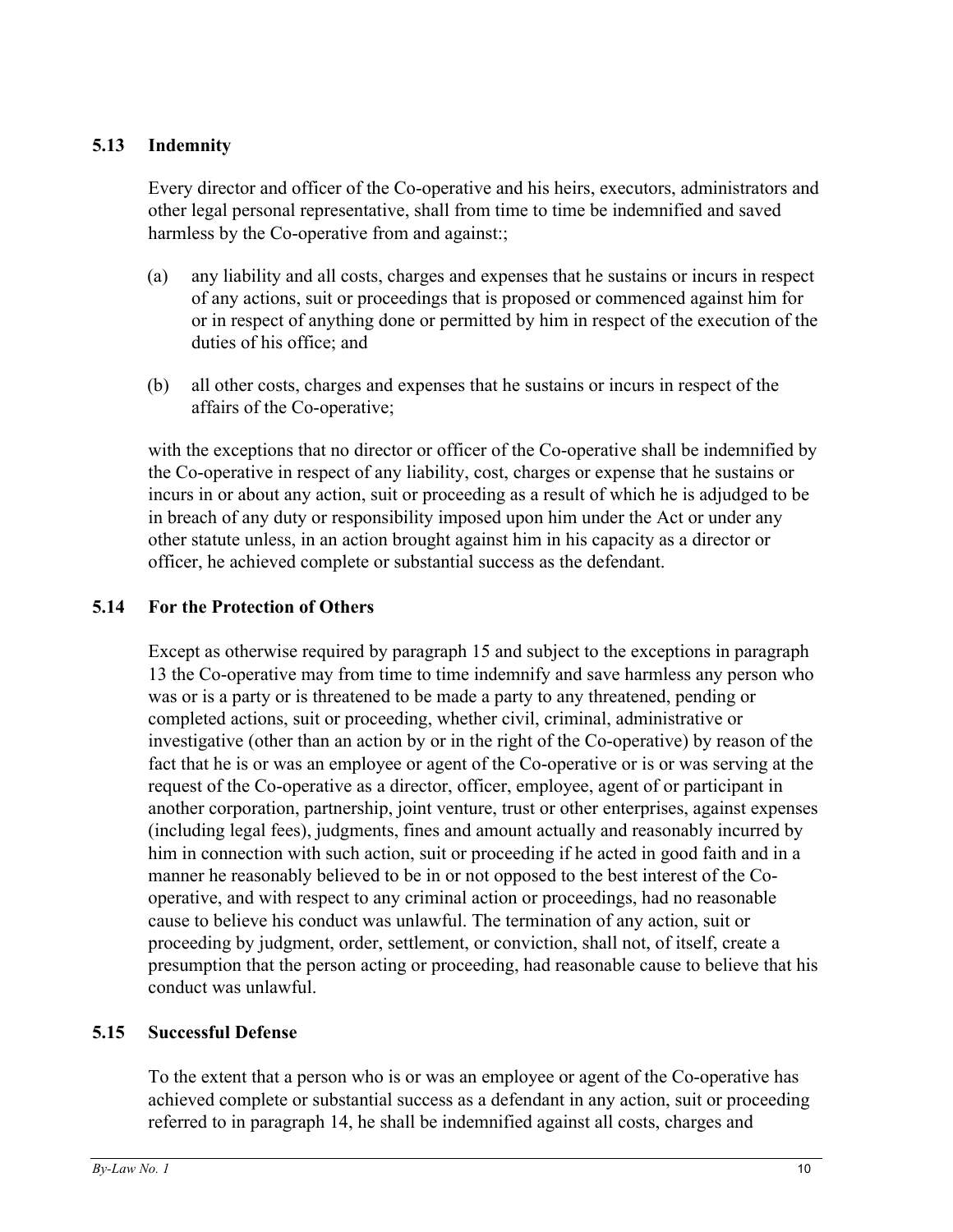expenses actually and reasonably incurred by him in connection therewith.

# **5.16 Right of Indemnity Not Exclusive**

The provisions for indemnification contained in the By-laws of the Co-operative shall not be deemed exclusive of any other rights to which those seeking indemnification may be entitled under By-law, agreement, vote or members or disinterested directors or otherwise, both as to action in his official capacity and as to action in another capacity while holding such office, and shall continue as to a person who has ceased to be a director, officer, employee or agent and shall endure to the benefit of the heirs, executors and administrators of such a person.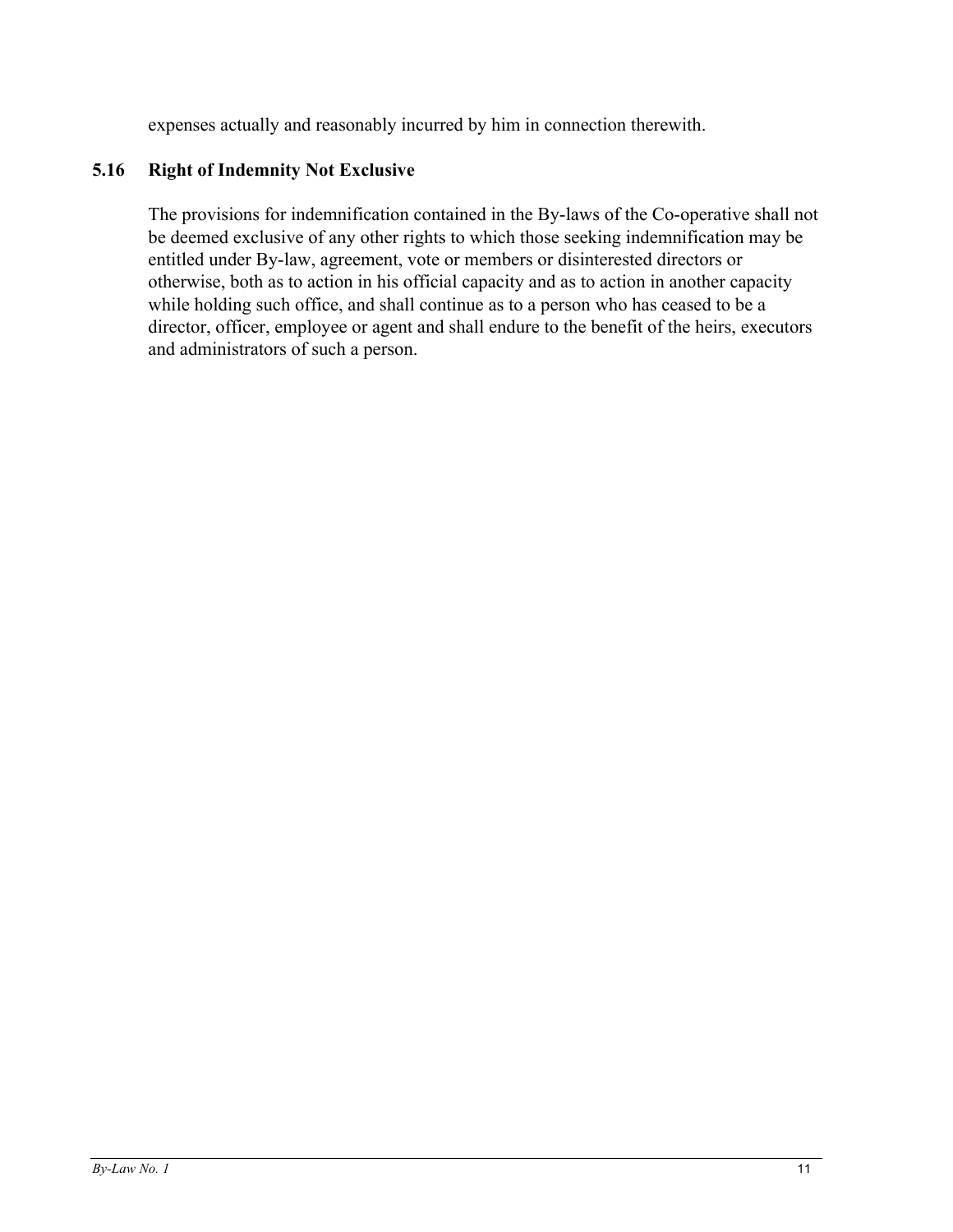# **Article 6: Officers**

### **6.1 Assuming Office – Removal of an Officer**

The directors shall annually or more often as may be required elect a president, a secretary and a treasurer. The directors may also elect up to a maximum of three (3) vicepresidents. None of the said officers except the president and vice-president(s) need be a member of the Board of Directors. A vote of the majority of directors shall be necessary for the election or appointment of the said officers. The directors may from time to time elect or appoint such other officers and agents as they shall deem necessary who shall have such authority and shall perform such duties as the directors shall from time to time prescribe. All officers, in the absence of agreement on the contrary shall be subject to removal by resolution of the directors at any time with or without cause provided that a majority of the directors shall vote in favour thereof.

### **6.2 Remuneration**

Officers, who are elected or appointed by the directors and who may not be directors of the Co-operative shall serve as officers without remuneration, and shall not receive directly or indirectly any profit from their positions as officers, but may be paid any necessary expenses incurred by them about the business of the Co-operative.

#### **6.3 Delegation**

In the case of the absence of inability to act of the president, vice-president(s} or any other officer of the Co-operative for any reason that the directors may deem sufficient, the directors may delegate all or any of the powers of such officer or officers to any director in the case of the president or vice-president(s), or any member, in the case of all other officers, for the time being, provided that a majority of the directors concurs therein.

# **6.4 Duties of the President**

The president may, if present, preside at meetings of directors, or members. He shall sign all instruments which require his signature and shall perform all duties incident to his office and shall have such other powers and duties as may from time to time be assigned to him by the directors.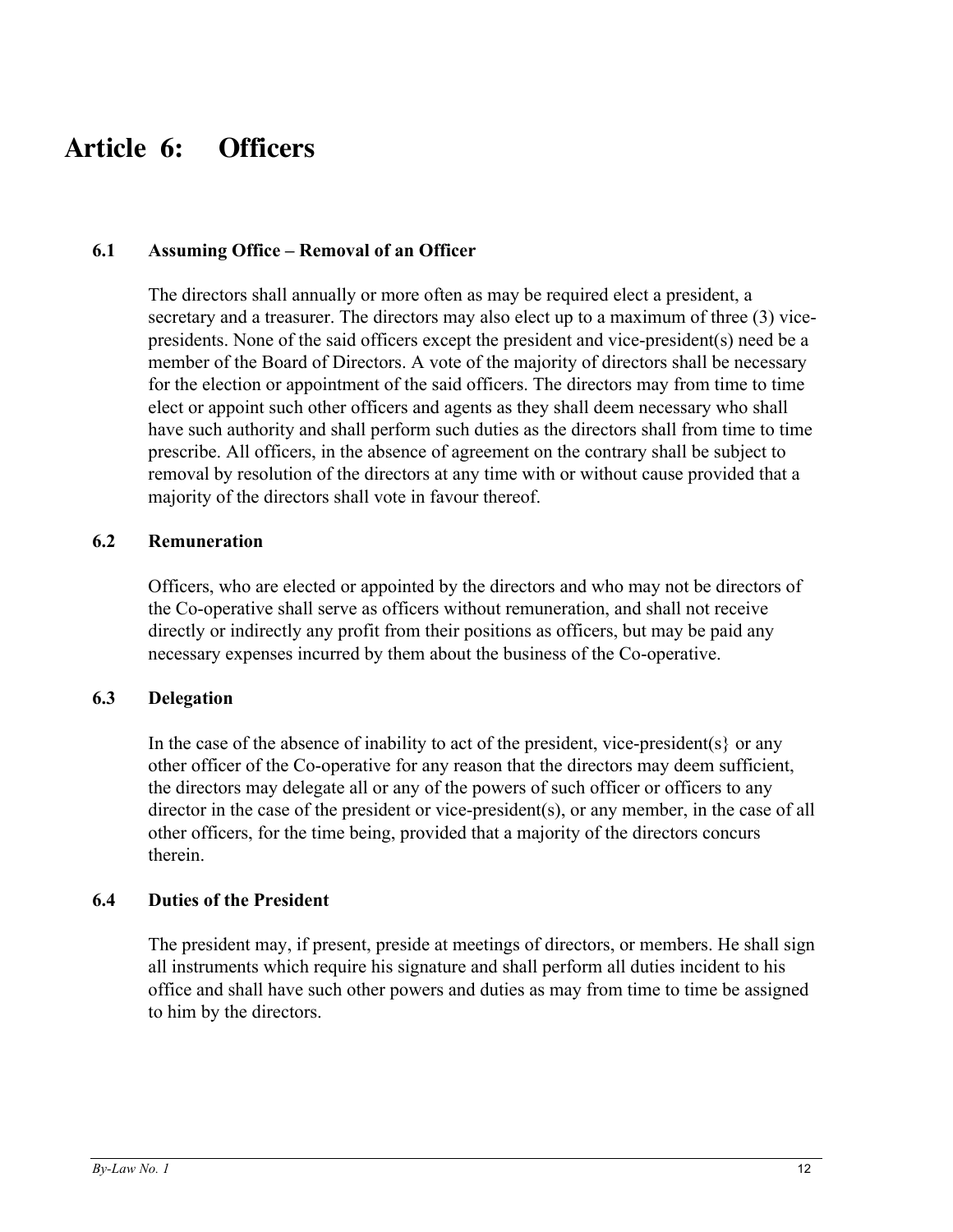# **6.5 Duties of the Vice-President**

The senior vice-president shall be vested with all the powers and shall perform all the duties of the president in his absence or disability or refusal to act as the president. All vice-presidents shall have such powers and duties (if any) as may from time to time be assigned to them by the directors.

# **6.6 Duties of the Secretary**

The secretary shall issue or cause to be issued notice for all meetings of the members and the directors when directed to do so. He shall have charge of the minute books and seal of the Co-operative. He shall sign with the president or other signing officer or officers of the Co-operative such instruments - as require his signature and shall perform such other duties as the terms of his engagement call for or the directors may from time to time properly require of him. He shall keep or cause to be kept a book or books or other suitable records wherein shall be kept recorded:

- (a) a copy of the Articles of the Co-operative and the By-laws of the Co-operative duly authenticated; and
- (b) i) the names of all persons who are or have been within ten (10) years registered as members of the Co-operative and the address including the street and number, if any, of every such person while a member; and
	- ii) all persons who are or who have been holders of debt obligations other than debt obligation s in bearer form of the Co-operative and the address including the street and number, if any, of every such person while a holder in which are set out also the class or series and principal amount of the debt obligations held by such holder; and
- (c) the names, post office addresses and callings of all persons who are or have been directors of the Co-operative, with a date at which such person became or ceased to be a director.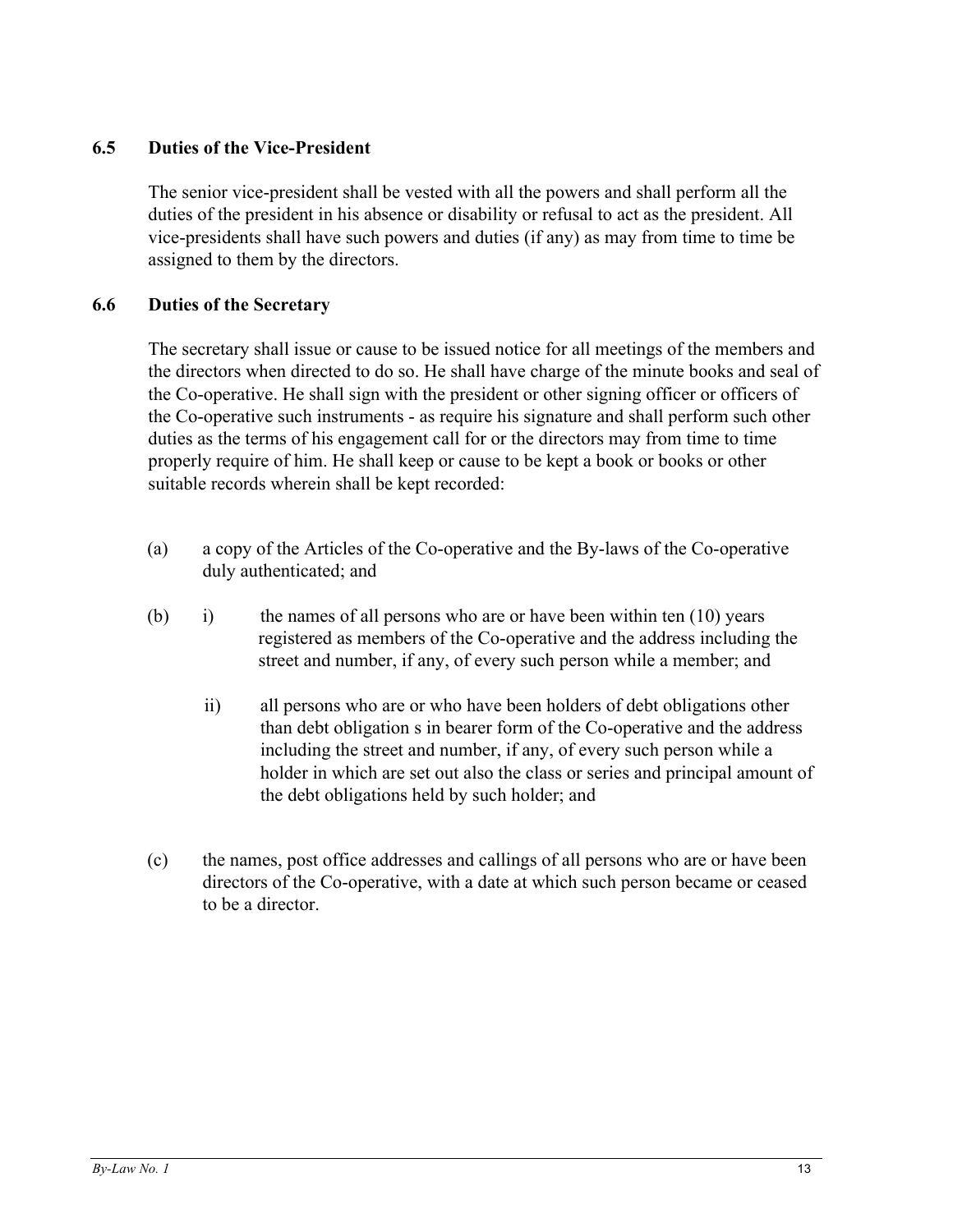# **6.7 Duties of the Treasurer**

The treasurer shall have the care and custody of all the funds of the Co-operative and shall deposit the same in the name of the Co-operative in such bank or banks or with such depository or depositories as the directors may direct. He shall keep or cause to be kept proper accounting records in which are set out all financial and other transactions of the Co-operative including without limiting the generality of the foregoing, records of:

- (a) All sums of money received and disbursed by the Co-operative and the matters with respect to which receipt and disbursements took place; and
- (b) All sales and purchases of the Co-operative; and
- (c) The assets and liabilities of the Co-operative; and
- (d) All other transactions affecting the financial position of the Co-operative.

He shall at all reasonable times exhibit his books and accounts to any director upon application at the office of the Co-operative during business hours. He shall sign or countersign such instruments as require his signature and shall perform all duties incident to his office or that are properly required of him by the directors. He shall be required to give such bond as the directors in their controlled discretion may require and no director shall be liable for failure to require any bond or for the insufficiency of any bond or for any loss by reason of the failure of the Co-operative to receive indemnity thereby provided.

# **6.8 Vacancy**

If the office of the president, vice-president(s), secretary or treasurer shall be or become vacant by reason of death, resignation, disqualification or otherwise, the directors, by resolution may elect an officer to fill such vacancy.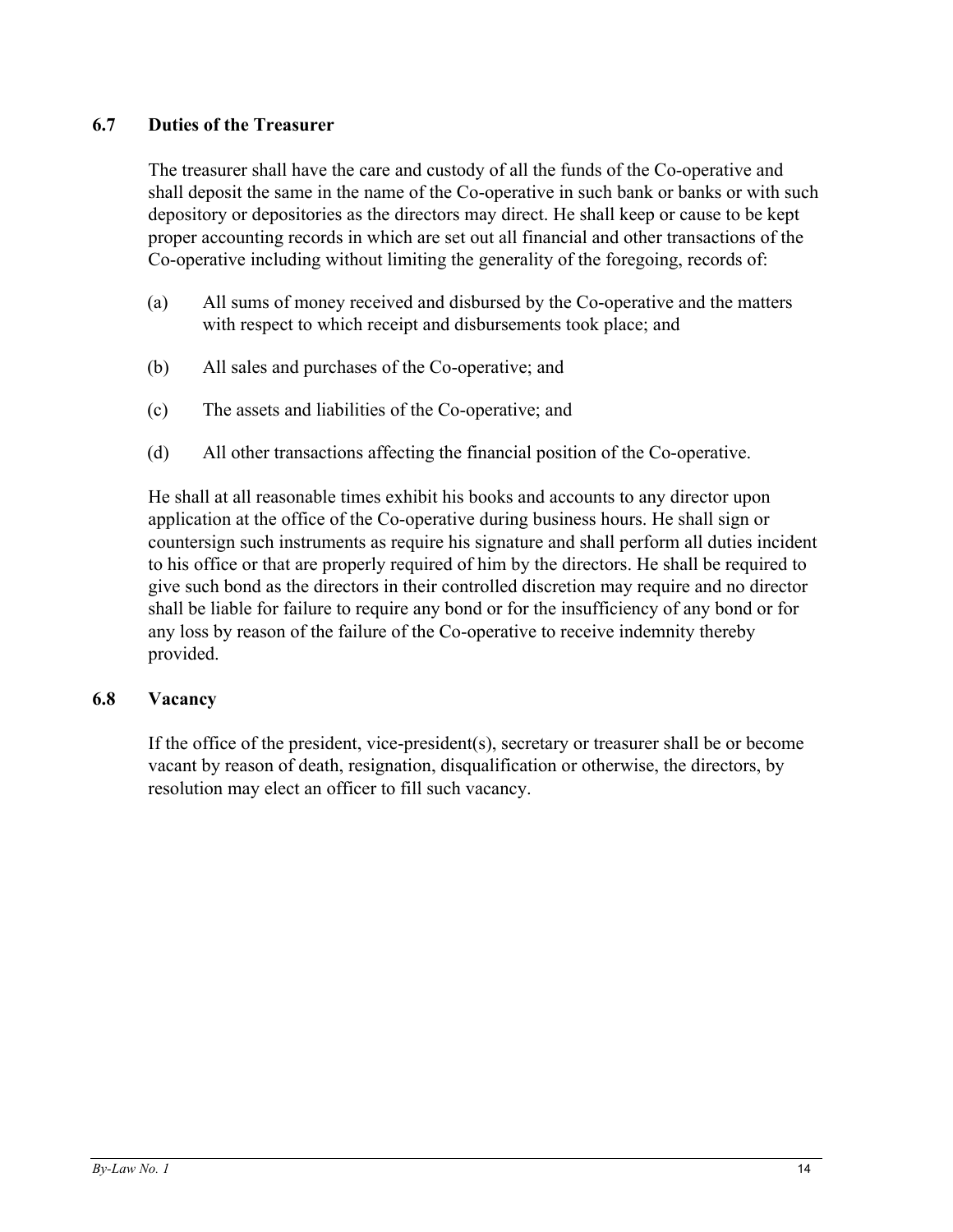# **Article 7 – Auditors**

# **7.1 Appointment and Removal**

The members of a Co-operative at their first general meeting and at subsequent annual meetings shall appoint one (1) or more auditors to hold office until the close of the next annual meeting.

# **7.2 Qualifications**

No person shall be appointed or act as auditor if:

- (a) he is or has been, during the preceding two (2) years, a director, officer, or employee of the Co-operative or a partner, employer, or employee or relation to such director, officer or employee; or
- (b) if he or any partner or employer or related person to him transacts a material] amount of business with the Co-operative; or
- (c) he or any partner or employer of or related person to him is appointed a trustee of the estate of a Co-operative under the Bankruptcy Act (Canada).

The members may, by resolution passed by a majority of the votes cast at a general meeting duly called for the purpose, remove an auditor before the expiration of his term of office and shall by a majority of votes cast at that meeting appoint another auditor in his stead for the remainder of his term, provided -that the auditor is given notice and an opportunity to make representations as required under Section 124 of the Act.

# **7.3 Report**

The auditor shall make a report to the members on the yearly financial statement to be laid before the Co-operative at any annual meeting during his term of office and shall state in his report whether in his opinion the financial statement referred to therein presents fairly the financial position of the Co-operative and the results of its operations for the period under review in accordance with generally accepted accounting principles applied on a basis consistent with that of the preceding year. If the financial statement contains a statement of changes in net assets or statement of source and application of funds, the auditor shall include in his report a statement of whether in his opinion, the statement of changes in net assets or the statement of source and application of funds presents fairly the information shown therein. The auditor shall attend any meeting of the members at the request of any member, provided notice of such request is given in writing to the Co-operative five (5) days before the meeting, and shall answer inquiries directed to him concerning the basis upon which he formed the opinion stated in the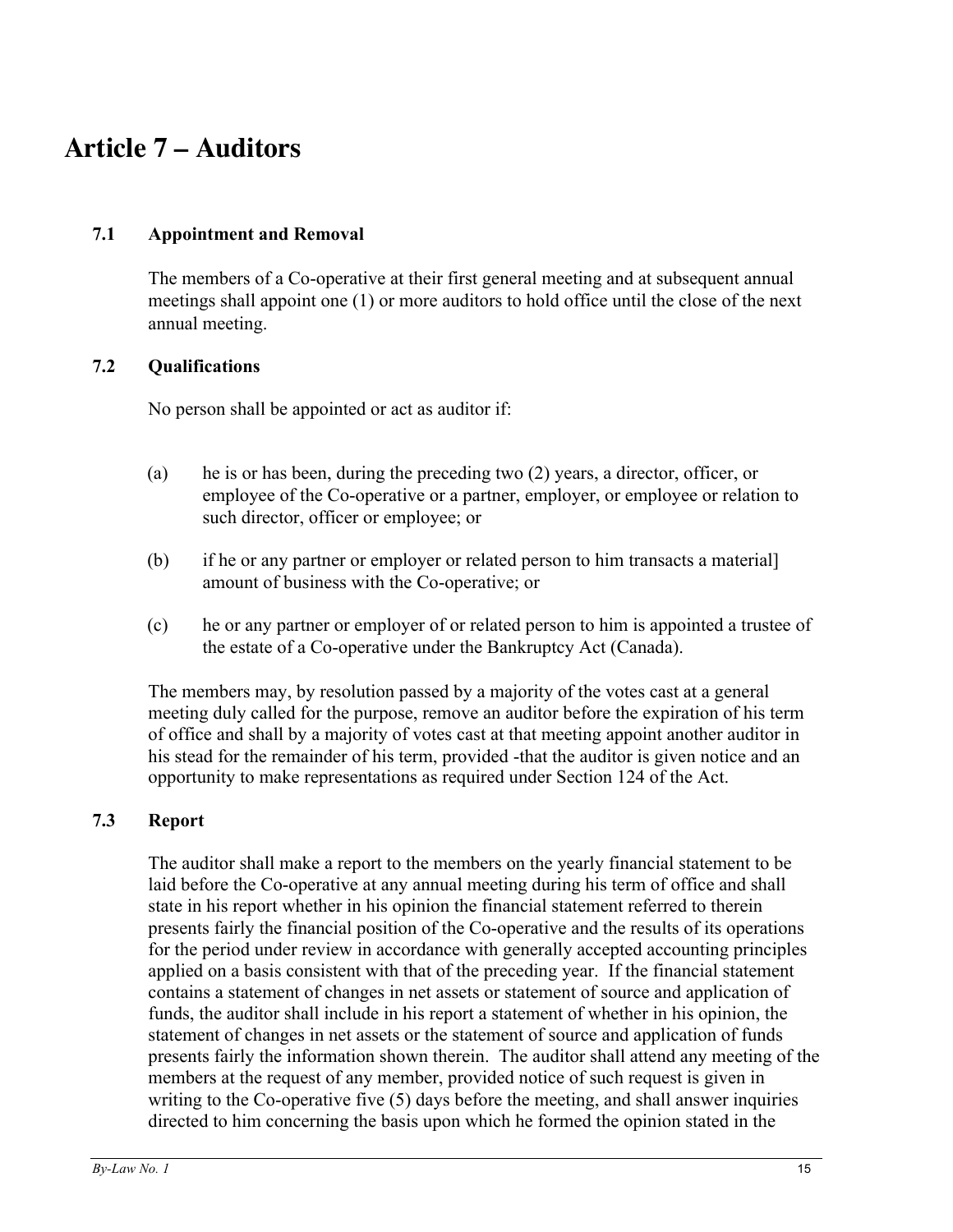aforementioned report.

# **Article 8: Distribution of Surplus**

Any surplus arising from the business of the Co-operative in each fiscal year shall be set aside in retained earnings which is not to be paid or in any way distributed to the members, and shall be applied for such purpose or purposed as are consistent with the objects for which the Cooperative is incorporated, and is conducive to the interests of the Co-operative. The Board of Directors may invest in whole or in part in such investments as it sees fit, and from time to time deal with and vary such investments and depose of all or any part thereof for the benefit of the Co-operative.

# **Article 9: Special Provisions**

# **9.1 Members Gain**

The Co-operative shall be carried on without the purpose of gain for its members and any profit or other accretion to the Co-operative shall be used in promoting its objects.

# **9.2 Dissolution**

In the event of dissolution of the Co-operative all net assets after payment of liability shall be paid to an organization whose object is the promotion of nonprofit co-operative housing or if no such organization is available to accept the assets, to a charitable organization carrying on its activity solely within Canada.

#### **9.3 Sector Support**

The Co-operative, its members and directors will continue to support the growth and evolution of the co-operative housing sector by word and act, by membership or financial support of organizations and associations whose objects are the promotion of non-profit co-operative housing.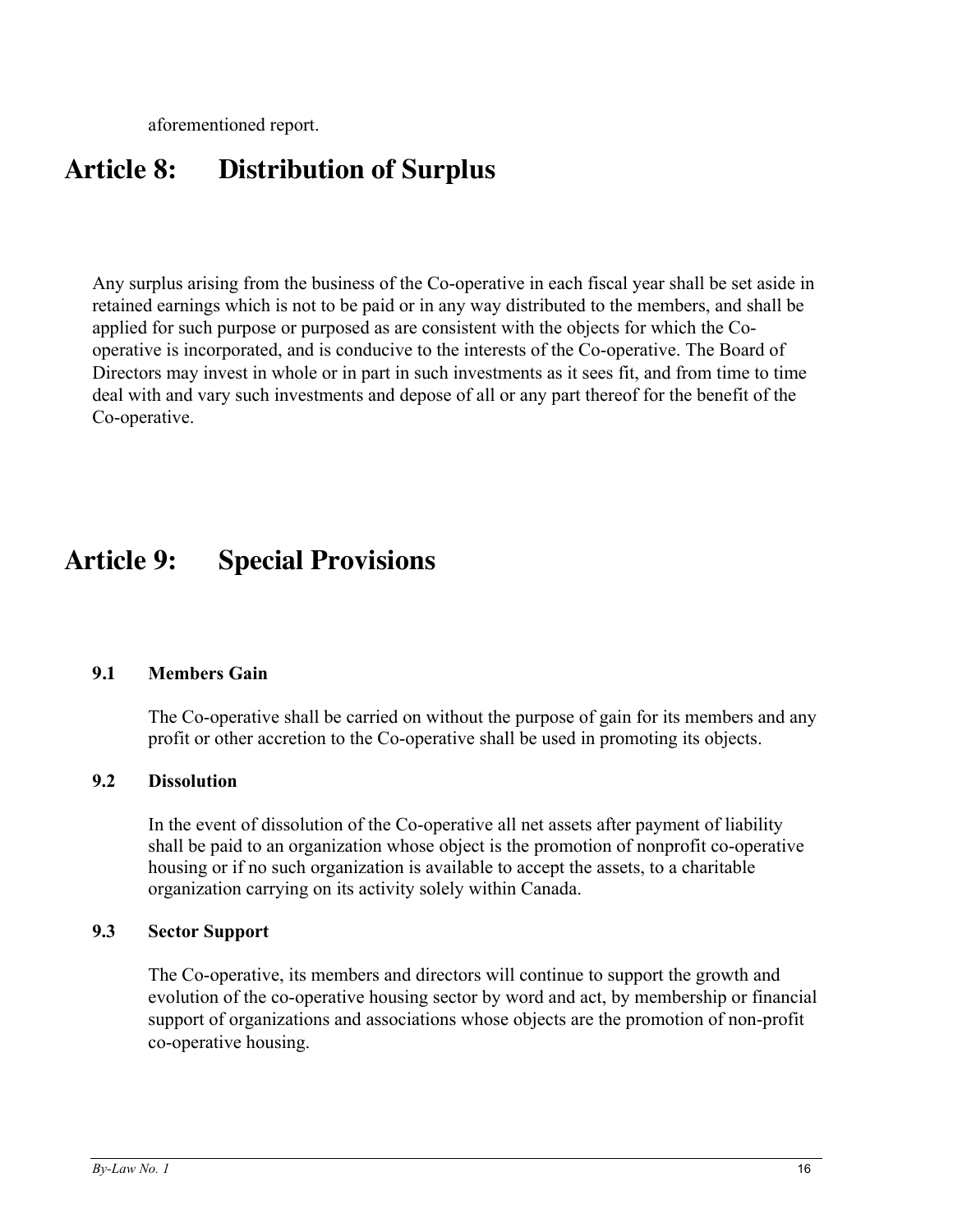# **Article 10: Execution of Instruments**

Contracts, documents or instruments in writing approved by the Board and/or members, requiring execution by the Co-operative may be signed by the president or vice-president and the secretary or the treasurer and all contracts, documents or instruments in writing so signed shall be binding upon the Co-operative without any further authorization or formality. The Board of Directors is authorized from time to time by resolution to appoint any officer or officers or any other person or persons on behalf of the Co-operative to sign and deliver either contracts, documents or instruments in writing generally or to sign either manually or by facsimile signature and deliver specific contracts, documents or instruments in writing. The term "contracts, documents or instruments in writing" as used in this By-law shall include deeds, mortgages, charges, conveyances, transfers and assignments of property of all kinds including specifically but without limitation transfers and assignments of loan certificates or other securities and all paper writings.

# **Article 11: Fiscal Year**

The financial year of the Co-operative shall end on the 30th day of June in each year.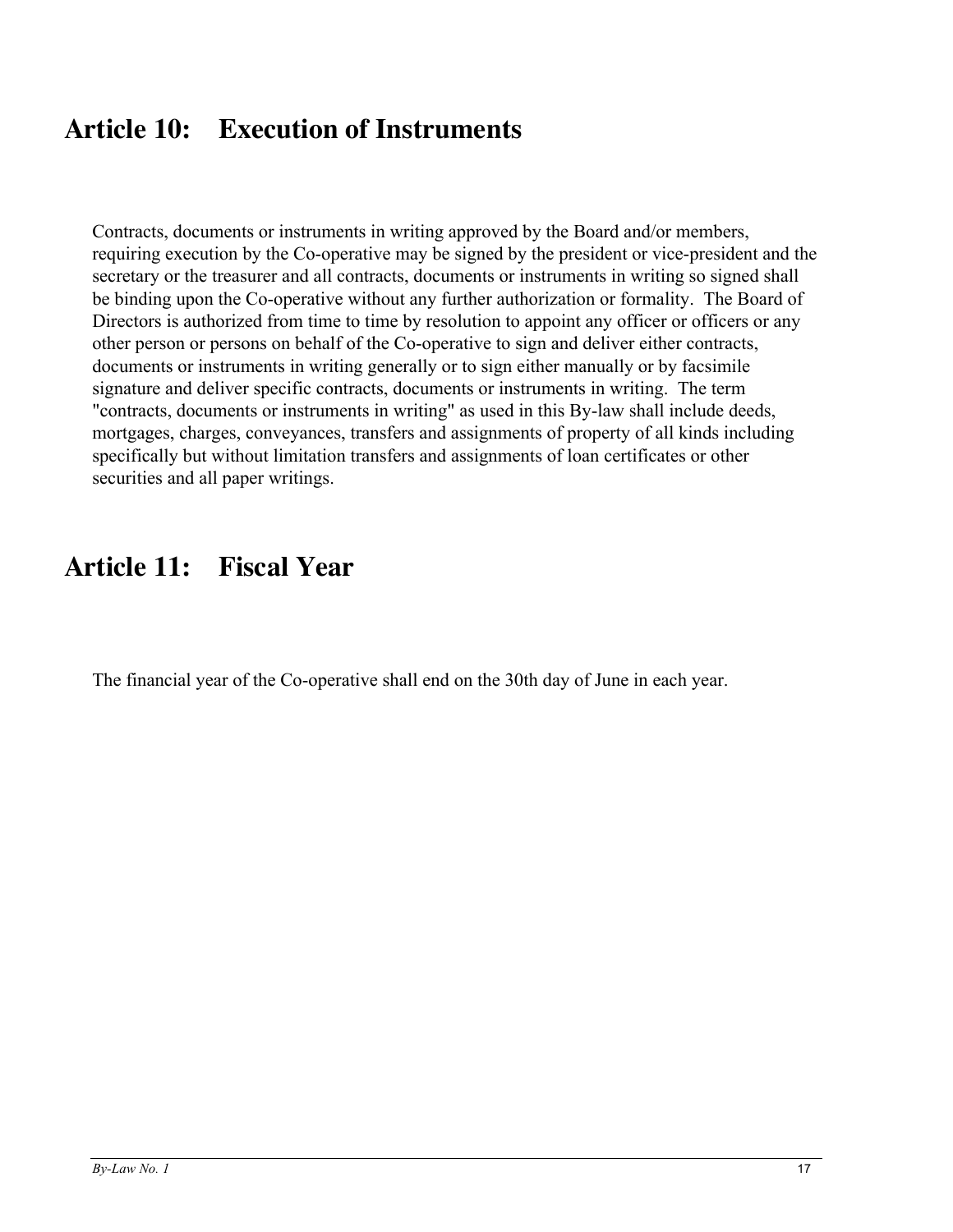# **Article 12: Notices**

### **12.1 Method of Giving**

Any notice, communication or other document to be given by the Co-operative to a member, director, officer or auditor of the Co-operative shall be sufficiently given if delivered to his last address as recorded in the books of the Co-operative or if mailed by ordinary prepaid or air mail in a sealed envelope addressed to him at his last address as recorded in the books of the Co-operative or if sent by any means of wire or wireless or any other form of transmitted or recorded communication.

#### **12.2 Computation of Time**

In computing the date when notice must be given under any provision of the articles or By-laws requiring a specified number of days' notice of and meeting or other event, the date of giving the notice shall be excluded and the date of the meeting or other event shall be included.

#### **12.3 Omissions and Errors**

The accidental omission to give any notice to any member, director, officer or auditor or the non-receipt of any notice by any member, director, officer or auditor or and error in any notice not affecting the substance thereof shall not invalidate any action taken at any meeting held pursuant to such notice or otherwise founded thereon.

# **Article 13: Repealed – October 15, 2014**

# **Article 14: Repealed – October 15, 2014**